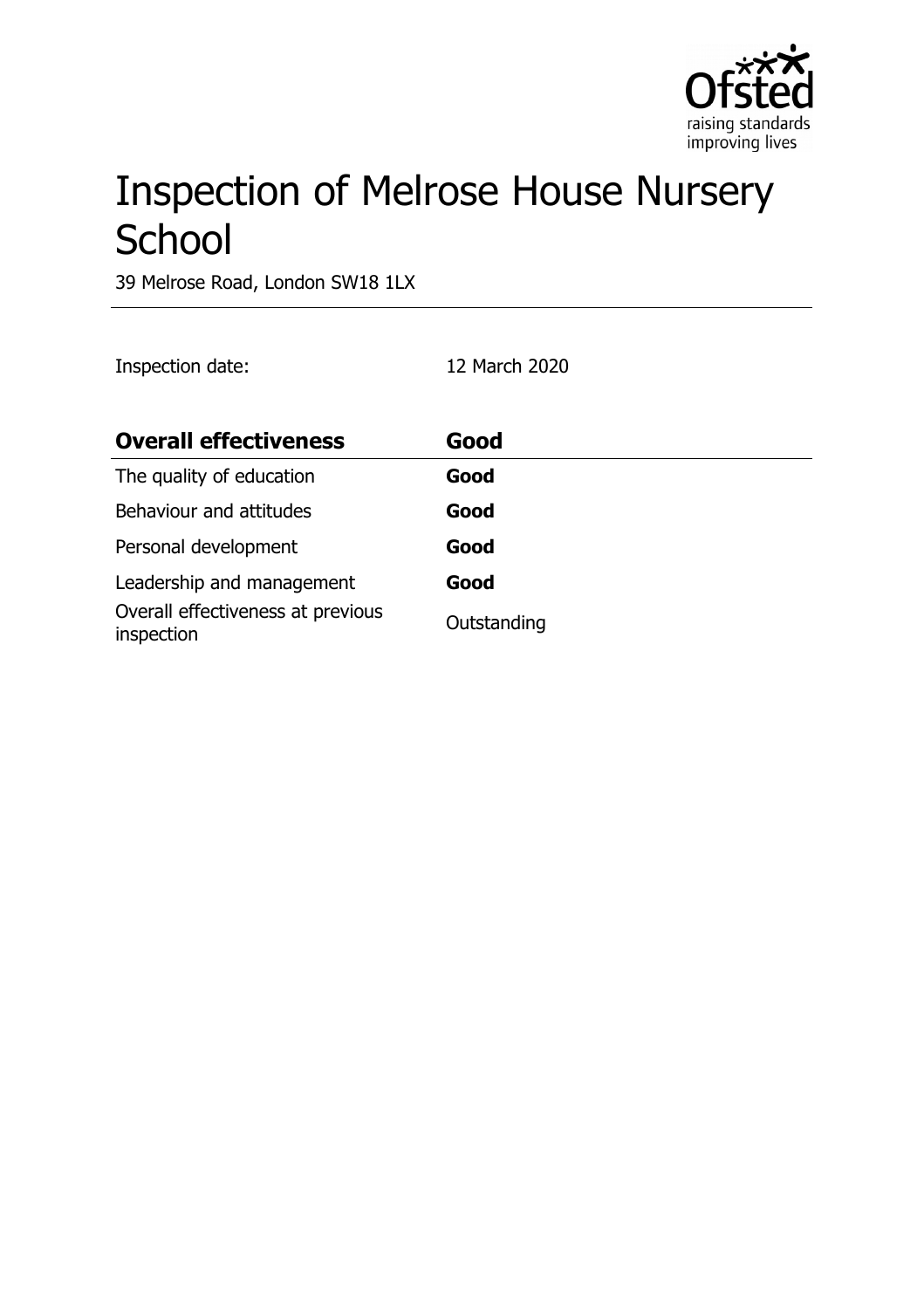

# **What is it like to attend this early years setting?**

#### **The provision is good**

Children feel safe and settle very well at this vibrant nursery. Staff are warm, kind and welcoming towards children. Children take part in a range of exciting activities. They sit together on arrival and complete the activities on offer. For example, older children complete a number activity while the younger children paint face masks. Children are eager to join in singing songs with instruments. They show good levels of independence and self-care skills. There are many varied opportunities for children to develop their curiosity and language skills. They count competently and have a range of experiences to develop their knowledge of shapes. Children receive regular praise from staff, which helps them to keep motivated during activities. They are guided to make choices in what they do. Children behave well. They listen actively and cooperate with adults. They know to tidy up once they have finished playing. Older children self-register on arrival, while staff gently support younger children. They share, willingly wait their turn and are helpful. Children enjoy being outdoors in the well-organised nursery garden where there are lots of activities to explore. Children make good progress from their starting points.

#### **What does the early years setting do well and what does it need to do better?**

- $\blacksquare$  The manager is ambitious for what children can achieve in this setting. The management team evaluates practice well to help improvement. Staff are supported to gain a childcare qualification and enhance their knowledge and skills. They also receive regular training, supervision and coaching to help improve their personal effectiveness and provide good-quality teaching.
- $\blacksquare$  The learning environment is rich in challenging and exciting resources for children to access. The play areas are bright and well planned for children to make independent choices in where they play. Younger children access a broad range of resources with ease. They show interest in imaginary play, using a toy hammer and nails to attach shapes to a board. Older children have fun as they explore outdoors, using real tools to dig the soil. They develop strong body coordination and movement. Children explore textured balls with curiosity. They fill and empty containers as they talk about 'full', 'more', 'overflow' and 'empty'. Older children confidently use scissors to cut around shapes. This helps to strengthen their arm and smaller hand muscles, which supports writing.
- $\blacksquare$  Independence is promoted very well for all children. They find their coats and skilfully put them on. Older children fasten their zips themselves, while younger children need some guidance from staff. Children learn to manage their self-care routines independently. They wash their hands. However, the facilities for drying hands do not fully promote an effective hygiene routine.
- $\blacksquare$  Children behave well. They listen to staff, follow instructions, share resources and wait their turn. However, on occasions, opportunities to encourage children to develop their confidence to interact with their peers are not fully supported, in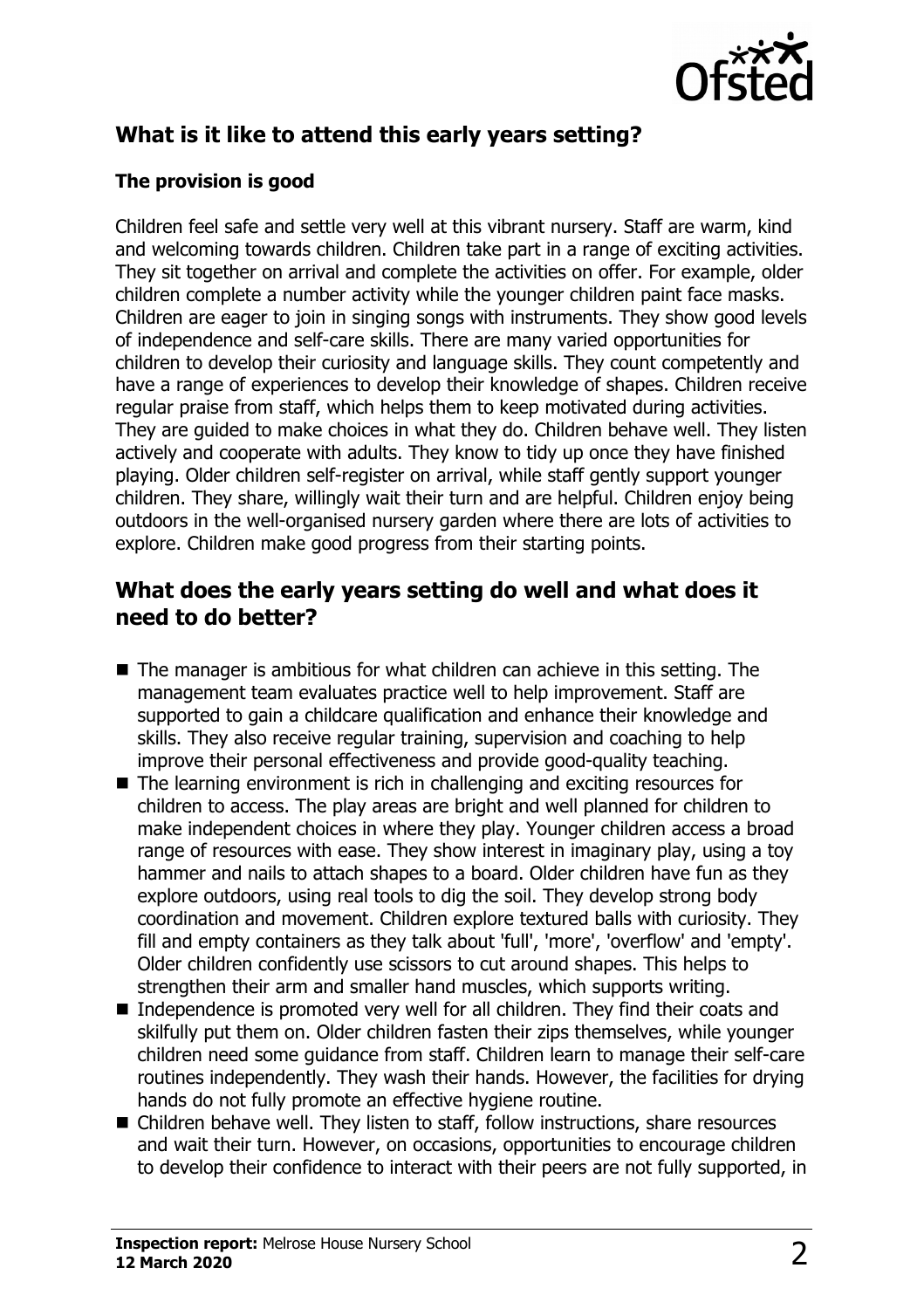

particular for the younger age group.

- $\blacksquare$  Parents speak very highly of the nursery and the staff. They say that staff are very supportive and help them to understand how they can extend their children's learning at home. They say that their children make rapid progress from when they first start.
- Staff plan enjoyable activities that challenge children and help to develop their counting and number recognition. For example, older children correctly identify numbers that staff call out and understand the amount they represent. They know shapes well. For instance, they know that a pentagon has five sides. Children have ample opportunities to develop their reading and writing skills. For instance, younger children use a range of tools to make marks, while older children identify letters and sounds, and learn to write their name competently. Children sit and listen intently to stories, although at times, some group activities do not hold children's interest and they lose their concentration.
- $\blacksquare$  Children learn about people and the wider world. For instance, they learn about different cultural festivals, which helps to raise their awareness and understanding of similarities and differences in others.

## **Safeguarding**

The arrangements for safeguarding are effective.

All staff complete regular safeguarding training and are confident in their roles to help protect children. They know how to identify, record and report any concerns they might have about children's welfare. They remain vigilant to what they see and hear. The management team follows robust selection and recruitment procedures to help ensure that all staff are suitable. Staff complete daily checks to reduce any risks to children. Managers also conduct checks throughout the day to make sure all areas of the nursery are safe for children to play.

### **What does the setting need to do to improve?**

#### **To further improve the quality of the early years provision, the provider should:**

- $\blacksquare$  improve the hand drying facilities to help enhance hygiene routine
- $\blacksquare$  strengthen support to encourage children to develop their confidence in social situation with their peers
- develop the organisation of some group activities to help promote children's learning to even higher levels.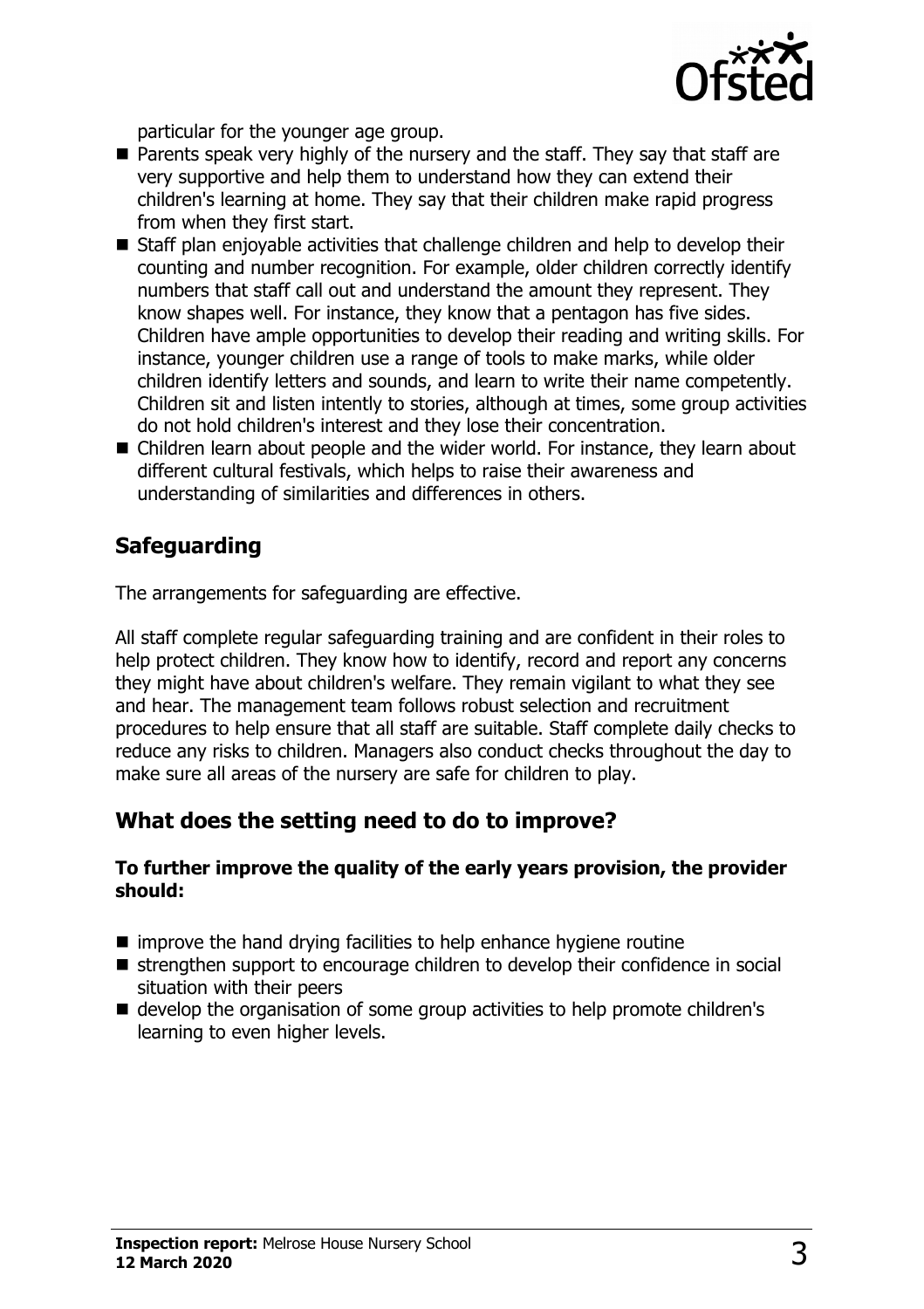

| <b>Setting details</b>                         |                                                                                      |
|------------------------------------------------|--------------------------------------------------------------------------------------|
| Unique reference number                        | EY369321                                                                             |
| Local authority                                | Wandsworth                                                                           |
| <b>Inspection number</b>                       | 10128465                                                                             |
| <b>Type of provision</b>                       | Childcare on non-domestic premises                                                   |
| <b>Registers</b>                               | Early Years Register, Compulsory Childcare<br>Register, Voluntary Childcare Register |
| Day care type                                  | Sessional day care                                                                   |
| Age range of children at time of<br>inspection | 2 to $4$                                                                             |
| <b>Total number of places</b>                  | 24                                                                                   |
| Number of children on roll                     | 32                                                                                   |
| Name of registered person                      | <b>Melrose House Nursery Schools</b>                                                 |
| Registered person unique<br>reference number   | RP904506                                                                             |
| <b>Telephone number</b>                        | 0208 874 7769                                                                        |
| Date of previous inspection                    | 14 November 2014                                                                     |

### **Information about this early years setting**

Melrose House Nursery School first registered in 1991 and re-registered as a limited company, under the same ownership, in 2008. The nursery is located on the ground floor of a detached house in the West Hill area in the London Borough of Wandsworth. The nursery is open during term time only. Sessions are from 9.15am to 12.15pm on Monday to Friday. On Tuesday, Wednesday and Thursday, there is an afternoon session from 12.15am to 3.15pm. Children can also attend from 9.15am to 3.15pm. The nursery supports children with special educational needs and/or disabilities as well as children who speak English as an additional language. There are six members of staff including the manager. Most staff hold relevant qualifications in childcare at levels 3 and 6.

### **Information about this inspection**

**Inspector**

Marvet Gayle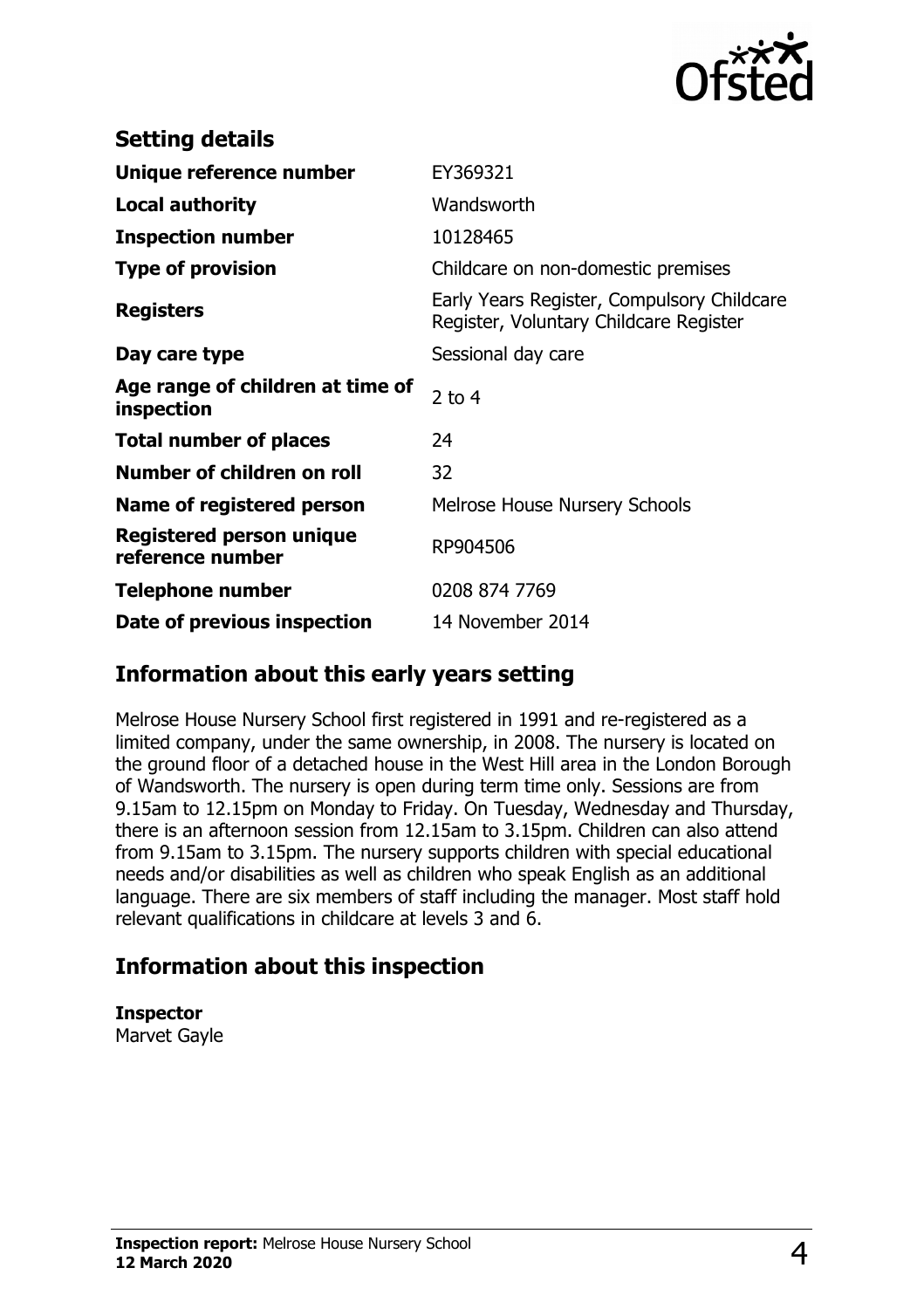

#### **Inspection activities**

- $\blacksquare$  The inspector observed the quality of teaching during activities indoors and outdoors and assessed the impact this has on children's learning.
- $\blacksquare$  The inspector joined the manager on a learning walk around the nursery. They discussed how staff organise the curriculum to support children's progress.
- $\blacksquare$  The inspector carried out a joint observation with the manager. She had discussions with staff and held a meeting with the manager to discuss safeguarding and self-evaluation.
- The inspector looked at a sample of policies and procedures, training certificates, staff qualifications, children's attendance records, and evidence of the suitability of staff working in the nursery.
- $\blacksquare$  The inspector spoke to a number of parents during the inspection and took account of their views.

We carried out this inspection under sections 49 and 50 of the Childcare Act 2006 on the quality and standards of provision that is registered on the Early Years Register. The registered person must ensure that this provision complies with the statutory framework for children's learning, development and care, known as the early years foundation stage.

If you are not happy with the inspection or the report, you can [complain to Ofsted.](http://www.gov.uk/complain-ofsted-report)